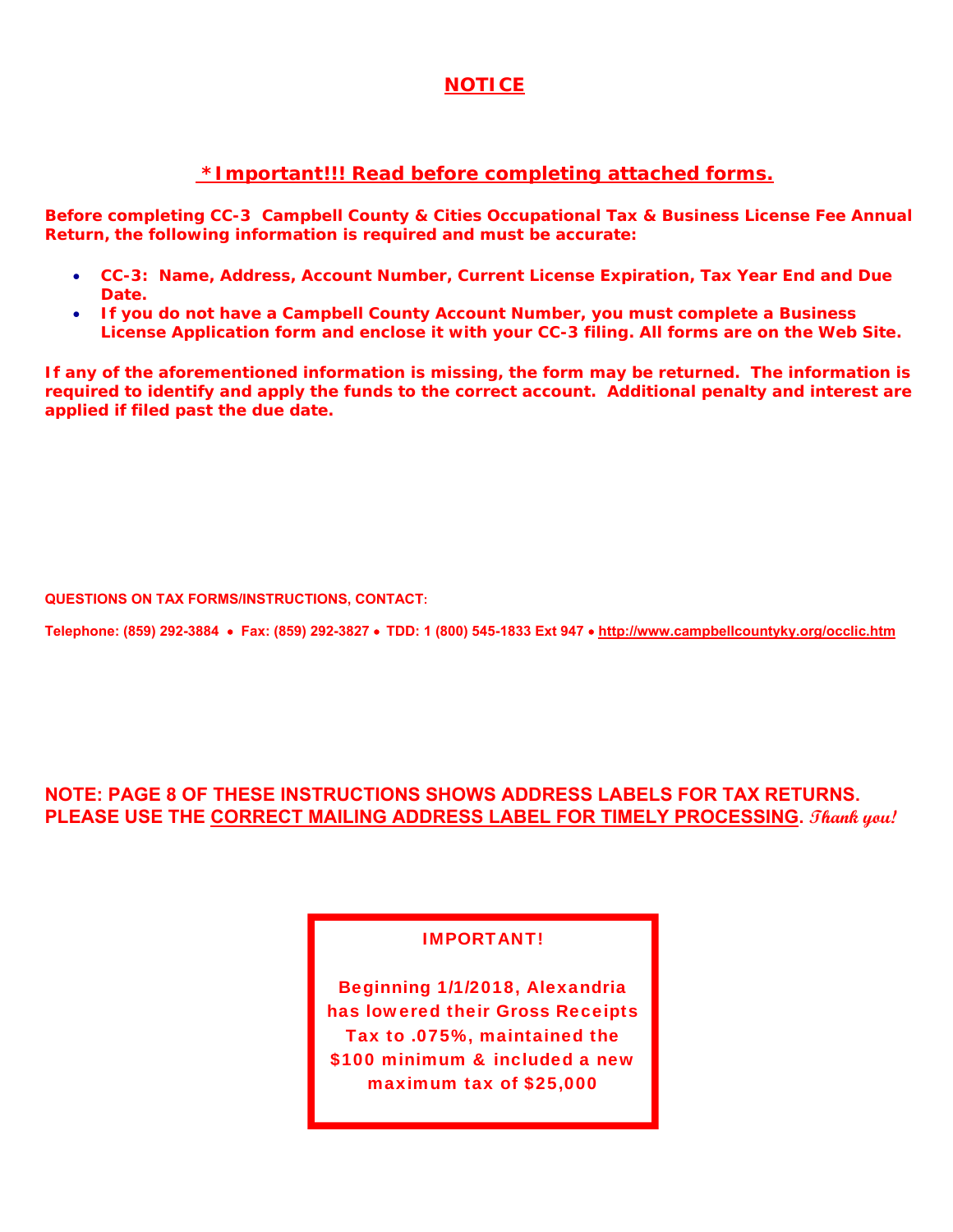|                                                                                                                                                                                                                         | Form CC-3                                                                                                                                                                                                                                                                                                                                                                                                                                                                        |                                                                      |                                  | CC-3 2018                   | (No Substitute Forms-See Instructions) |                              | <b>TAX YEAR ENDING:</b>    |                                                                                                                       |                                                  | <b>CAMPBELL COUNTY &amp; CITIES OCCUPATIONAL TAX &amp; BUSINESS LICENSE FEE ANNUAL RETURN</b><br>DUE DATE: |
|-------------------------------------------------------------------------------------------------------------------------------------------------------------------------------------------------------------------------|----------------------------------------------------------------------------------------------------------------------------------------------------------------------------------------------------------------------------------------------------------------------------------------------------------------------------------------------------------------------------------------------------------------------------------------------------------------------------------|----------------------------------------------------------------------|----------------------------------|-----------------------------|----------------------------------------|------------------------------|----------------------------|-----------------------------------------------------------------------------------------------------------------------|--------------------------------------------------|------------------------------------------------------------------------------------------------------------|
|                                                                                                                                                                                                                         | Rev. 1118                                                                                                                                                                                                                                                                                                                                                                                                                                                                        |                                                                      |                                  |                             |                                        |                              | Print Date _______________ |                                                                                                                       |                                                  |                                                                                                            |
| Page 1                                                                                                                                                                                                                  |                                                                                                                                                                                                                                                                                                                                                                                                                                                                                  |                                                                      |                                  |                             |                                        |                              |                            | <b>FEDERAL TAX ID# OR SOCIAL</b>                                                                                      |                                                  | <b>Print Date</b><br><b>ACCOUNT ID#:</b>                                                                   |
| <b>Please print</b>                                                                                                                                                                                                     |                                                                                                                                                                                                                                                                                                                                                                                                                                                                                  |                                                                      |                                  |                             |                                        |                              |                            | <b>SECURITY NUMBER:</b>                                                                                               |                                                  |                                                                                                            |
|                                                                                                                                                                                                                         |                                                                                                                                                                                                                                                                                                                                                                                                                                                                                  |                                                                      |                                  |                             | Check if new address                   |                              |                            |                                                                                                                       |                                                  |                                                                                                            |
| <b>Address:</b>                                                                                                                                                                                                         |                                                                                                                                                                                                                                                                                                                                                                                                                                                                                  |                                                                      |                                  |                             | and make corrections                   |                              |                            |                                                                                                                       |                                                  |                                                                                                            |
| <b>Address:</b>                                                                                                                                                                                                         |                                                                                                                                                                                                                                                                                                                                                                                                                                                                                  |                                                                      |                                  |                             |                                        |                              |                            | <b>TAX OFFICE USE ONLY</b>                                                                                            |                                                  |                                                                                                            |
|                                                                                                                                                                                                                         |                                                                                                                                                                                                                                                                                                                                                                                                                                                                                  |                                                                      |                                  |                             |                                        |                              |                            | UNDERPAID __ APP __ 1099'S __ FED SUPPORT __<br>PAYROLL ___ OTHER ___ NOTICE # _______________                        |                                                  |                                                                                                            |
|                                                                                                                                                                                                                         |                                                                                                                                                                                                                                                                                                                                                                                                                                                                                  |                                                                      |                                  |                             |                                        |                              |                            |                                                                                                                       |                                                  |                                                                                                            |
|                                                                                                                                                                                                                         |                                                                                                                                                                                                                                                                                                                                                                                                                                                                                  | <b>IMPORTANT! SEE INSTRUCTIONS FOR MINIMUM TAX/FEES DUE, PAGE 3.</b> |                                  |                             |                                        |                              |                            |                                                                                                                       |                                                  |                                                                                                            |
|                                                                                                                                                                                                                         | <b>EXTENSION REQUEST FILING INSTRUCTIONS:</b><br>FINAL RETURN (Check ONLY to CLOSE ACCOUNT):<br>FOR SIX (6) MONTH EXTENSION, PHOTOCOPY THIS RETURN AND PAY 90% OF TAX DUE IN<br>DATE OPERATIONS CEASED OR BUSINESS SOLD:<br>COL. 6 FOR EACH LOCALITY AND MINIMUM RENEWAL FEES IN COL 9. SEE INSTRUCTIONS,<br>WAS THERE A CHANGE OF OWNERSHIP/ENTITY? TWES NO<br>PAGE 2. SIGN PHOTOCOPY AND REMIT WITH PAYMENT BY DUE DATE.<br>PRINT NAME & ADDRESS OF NEW BUSINESS OWNER/ENTITY: |                                                                      |                                  |                             |                                        |                              |                            |                                                                                                                       |                                                  |                                                                                                            |
|                                                                                                                                                                                                                         |                                                                                                                                                                                                                                                                                                                                                                                                                                                                                  |                                                                      |                                  |                             |                                        |                              |                            | PLEASE ALLOCATE PROPERLY. PLACE CHECK ON TOP OF THIS FORM.                                                            |                                                  |                                                                                                            |
| <b>YES</b><br>City other than an employee? IF YES, YOU ARE REQUIRED TO FILE FORM 1099-MISC WITH THIS RETURN.                                                                                                            |                                                                                                                                                                                                                                                                                                                                                                                                                                                                                  |                                                                      |                                  |                             |                                        |                              |                            | NO Did you make payments in the sum of \$600.00 or more to any individual for services rendered in Campbell County or |                                                  |                                                                                                            |
| <b>COLUMN1</b>                                                                                                                                                                                                          | Col. 2                                                                                                                                                                                                                                                                                                                                                                                                                                                                           | Col. 3                                                               | Col. 4                           | Col. 5                      | <b>TAX/FEE LIMITS</b>                  |                              | Col. 6                     | Col. 7                                                                                                                | Col. 8                                           | Col. 9                                                                                                     |
| <b>LOCALITY</b><br>(Taxpayers must<br>file to County<br><b>AND to applicable</b><br>cities)                                                                                                                             | <b>TAX/FEE</b><br><b>TYPE</b>                                                                                                                                                                                                                                                                                                                                                                                                                                                    | <b>SUBJECT</b><br><b>EARNINGS</b>                                    | <b>RATE</b><br>(As a<br>Decimal) | <b>TAX</b><br><b>AMOUNT</b> | <b>MINIMUM</b><br>TAX                  | <b>MAXIMUM</b><br><b>TAX</b> | <b>TAX</b><br><b>DUE</b>   | <b>ESTIMATED</b><br><b>PAYMENT</b><br>(Includes)<br><b>Prior Year</b><br>Column 9)                                    | 2018<br><b>TOTAL</b><br><b>TAX</b><br><b>DUE</b> | 2019<br><b>MINIMUM</b><br><b>RENEWAL</b><br><b>FEE/TAX</b>                                                 |
| <b>CAMPBELL</b><br><b>COUNTY</b>                                                                                                                                                                                        | <b>NET</b>                                                                                                                                                                                                                                                                                                                                                                                                                                                                       |                                                                      | .0105                            |                             | \$25.00                                | \$610.00                     |                            |                                                                                                                       |                                                  | \$25.00                                                                                                    |
| <b>FORT THOMAS</b>                                                                                                                                                                                                      | <b>NET</b>                                                                                                                                                                                                                                                                                                                                                                                                                                                                       |                                                                      | .0125                            |                             | \$25.00                                | <b>NO LIMIT</b>              |                            |                                                                                                                       |                                                  | \$25.00                                                                                                    |
| <b>ALEXANDRIA</b>                                                                                                                                                                                                       | <b>GROSS</b>                                                                                                                                                                                                                                                                                                                                                                                                                                                                     |                                                                      | .00075<br>owered 2018            |                             | \$100.00                               | \$25,000.00<br>New for 2018  |                            |                                                                                                                       |                                                  | \$100.00                                                                                                   |
| <b>COLD SPRING</b>                                                                                                                                                                                                      | <b>GROSS</b>                                                                                                                                                                                                                                                                                                                                                                                                                                                                     |                                                                      | <b>TABLE</b>                     |                             | \$25.00                                | \$1,500.00                   |                            |                                                                                                                       |                                                  | \$25.00                                                                                                    |
| <b>SOUTHGATE</b>                                                                                                                                                                                                        | <b>GROSS</b>                                                                                                                                                                                                                                                                                                                                                                                                                                                                     |                                                                      | <b>TABLE</b>                     |                             | \$35.00                                | \$5,500.00                   |                            |                                                                                                                       |                                                  | \$35.00                                                                                                    |
| <b>HIGHLAND</b><br><b>HEIGHTS</b>                                                                                                                                                                                       | <b>GROSS</b>                                                                                                                                                                                                                                                                                                                                                                                                                                                                     |                                                                      | .0035                            |                             | \$75.00                                | \$10,000.00                  |                            |                                                                                                                       |                                                  | \$75.00                                                                                                    |
| <b>MELBOURNE</b>                                                                                                                                                                                                        | FEE                                                                                                                                                                                                                                                                                                                                                                                                                                                                              |                                                                      |                                  |                             | \$50 FLAT FEE                          |                              |                            |                                                                                                                       |                                                  | \$50.00                                                                                                    |
| <b>WOODLAWN</b>                                                                                                                                                                                                         | <b>FEE</b>                                                                                                                                                                                                                                                                                                                                                                                                                                                                       |                                                                      |                                  |                             |                                        | \$50 FLAT FEE                |                            |                                                                                                                       |                                                  | \$50.00                                                                                                    |
| RETURN MUST BE SIGNED-I hereby certify, under penalty of perjury, that the information<br>herein and in any supporting schedules is true, correct and complete to the best of my<br>TOTAL 8a.<br>$\Omega$<br>knowledge. |                                                                                                                                                                                                                                                                                                                                                                                                                                                                                  |                                                                      |                                  |                             | 9.<br>0                                |                              |                            |                                                                                                                       |                                                  |                                                                                                            |
| TOTAL (Box 8a. plus Box 9) 10.<br><b>DATE</b><br><b>PRINTED NAME</b><br><b>TITLE</b><br><b>LICENSEE'S SIGNATURE</b>                                                                                                     |                                                                                                                                                                                                                                                                                                                                                                                                                                                                                  |                                                                      |                                  | 0                           |                                        |                              |                            |                                                                                                                       |                                                  |                                                                                                            |
|                                                                                                                                                                                                                         | PENALTY (5% per month or portion thereof<br>not to exceed 25%. Minimum \$25) 11.                                                                                                                                                                                                                                                                                                                                                                                                 |                                                                      |                                  |                             |                                        |                              |                            |                                                                                                                       |                                                  |                                                                                                            |
| <b>PREPARER'S SIGNATURE</b><br><b>DATE</b><br><b>PRINTED NAME</b><br><b>INTEREST</b> (1% per month or portion                                                                                                           |                                                                                                                                                                                                                                                                                                                                                                                                                                                                                  |                                                                      |                                  |                             |                                        |                              |                            |                                                                                                                       |                                                  |                                                                                                            |
| thereof) 12.<br><b>PREPARER ADDRESS</b><br>PHONE NO.<br>SOCIAL SEC. # OR FED. TAX ID.                                                                                                                                   |                                                                                                                                                                                                                                                                                                                                                                                                                                                                                  |                                                                      |                                  |                             |                                        |                              |                            |                                                                                                                       |                                                  |                                                                                                            |
| <b>TOTAL AMOUNT DUE 13.</b><br><b>ATTENTION: Federal ID Numbers and Social Security Numbers must be</b><br>(check here if REFUND due L<br>Supplied for both Tax Preparer and Licensee.<br><b>CHECK NUMBER</b>           |                                                                                                                                                                                                                                                                                                                                                                                                                                                                                  |                                                                      |                                  |                             | 0                                      |                              |                            |                                                                                                                       |                                                  |                                                                                                            |

HAVE YOU ATTACHED ALL APPLICABLE FEDERAL FORMS, SCHEDULES AND STATEMENTS? WRITE LICENSE ACCOUNT ID NUMBER ON CHECK PAYABLE TO "Campbell Co. Fiscal Court." DO NOT STAPLE TAX FORMS.<br>MAIL RETURNS WITH PAYMENTS TO: Campbell County Fiscal Court, PO Box 645245, Cincinnati, OH 45264-5245 MAIL RETURNS WITHOUT PAYMENTS TO: Campbell County Occupational Tax Office, PO Box 72958, Newport, KY 41072-0958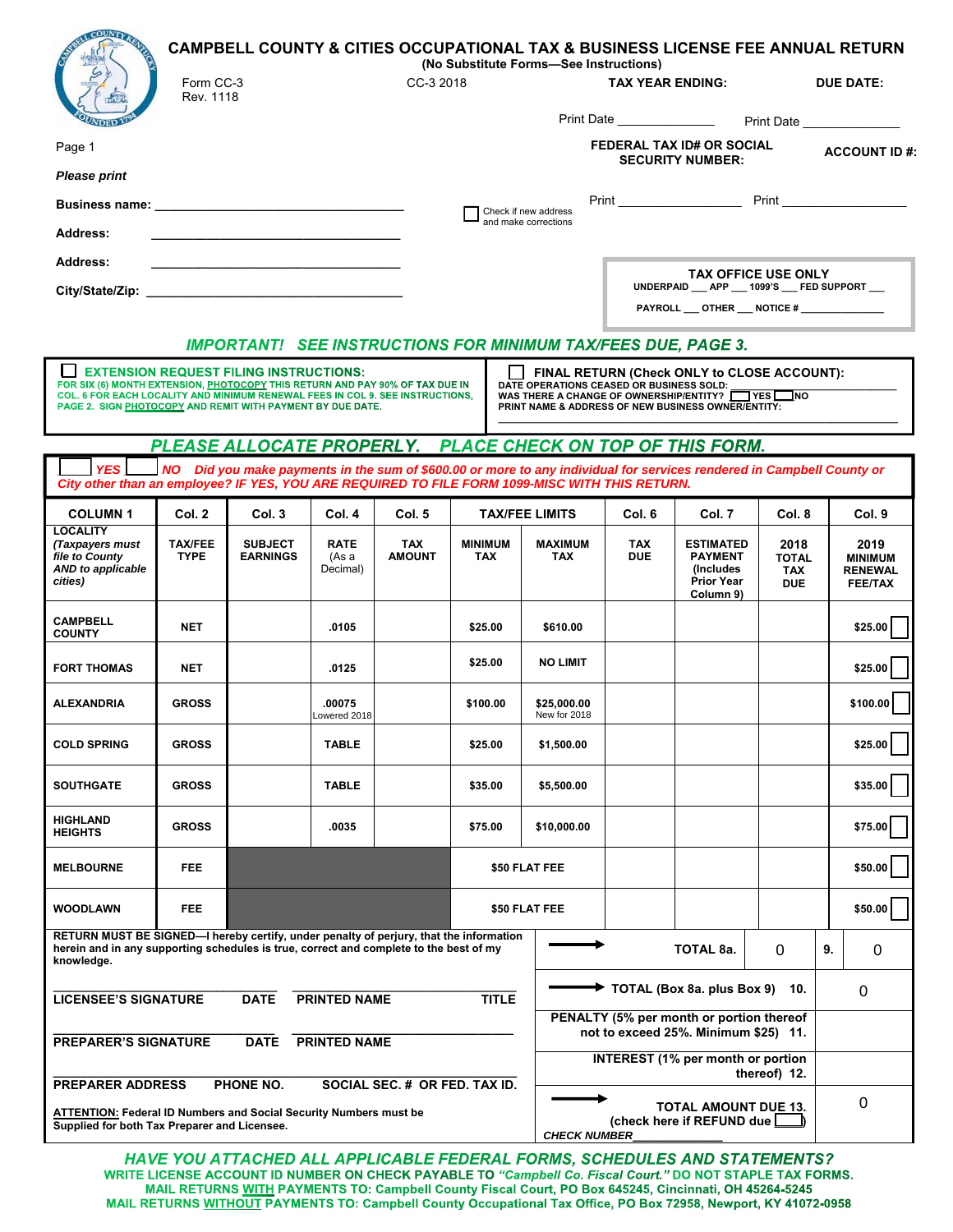# **GENERAL INSTRUCTIONS**

## **INTRODUCTION**

Campbell County Fiscal Court is the collecting and licensing agent for occupational tax and business license fees for Campbell County, Kentucky and the Cities of Alexandria, Cold Spring, Fort Thomas, Highland Heights, Melbourne, Southgate and Woodlawn. The occupational tax and business license fees are imposed for the privilege of engaging in any business, profession, occupation, or trade within Campbell County or its Cities regardless of the legal residence of the party so engaged. The rates, tax and fee type, minimum and maximum taxes, and fees differ for the County and each City (Net Profit, Gross Receipts or Flat Fee). Note city tax tables that may be applicable. Business activity conducted in Campbell County is subject to County Tax IN ADDITION to any City Tax or License Fees.

The Campbell County & Cities Occupational Tax & Business License Fee Annual Return is for taxpayers who are making sales, performing work or services, owning and operating rental real estate, or otherwise conducting a business, trade, occupation or profession in Campbell County and Cities, Kentucky to file and remit occupational taxes and business license fees.

Use Schedules N - Net Profit Method and/or G - Gross Receipts, as applicable, to calculate subject earnings for each locality and Campbell County (complete one Schedule for each locality as needed). See page 1 columns 2 & 4 for tax locality tax method. The schedule accommodates the filing needs of individuals, sole proprietorships, partnerships, and corporations. There is no minimum income amount which should be earned before you are liable for filing a tax return.

Where to File: Mail Returns with Payments to: Campbell County Fiscal Court, P.O. Box 645245, Cincinnati, OH 45264-5245 (Bank Lockbox) with check or money order made payable to "Campbell County Fiscal Court." Mail Returns without Payments to: Campbell County Occupational Tax Office, P.O. Box 72958, Newport, Kentucky 41072-0958. Walk-in 1098 Monmouth St., Ste. 320, Newport, Kentucky 41071.

QUESTIONS ON TAX FORMS/INSTRUCTIONS, CONTACT: Campbell County Fiscal Court, PO Box 72958, Newport, KY 41072-0958 Telephone: (859) 292-3884 • TDD: 1 (800) 545-1833 Ext 947 • Fax: (859) 292-3827 • http://www.campbellcountyky.org/occlic.htm

### **Who Must File Form CC-3:**

Corporations, partnerships, sole proprietorships, estates and trusts, or other businesses engaged in an occupation, trade, or profession with a business nexus in Campbell County, Kentucky.

### **A Tax Form Must Be Filed** *with required applicable Federal Forms/Schedules* **Even If:**

- The business activity resulted in a loss for the tax year. Complete the tax form according to the instructions provided.
- You were not actively engaged in business during the tax year but do intend to resume operations at a future date. Print the statement "NO ACTIVITY," sign, and return the form to the Campbell County Occupational Tax Office.
- Your business activity ceased prior to the beginning of the tax year but you have not provided written notification that operations ceased. Print the statement **"NO ACTIVITY"** on one of the locality lines and CHECK **"FINAL RETURN,"** enter the date activity ceased, sign, and return the form to the Campbell County Occupational Tax Office.
- Your business was operational for a portion of the tax year but ceased operation prior to the completion of the fiscal period. Complete the tax form according to the instructions provided. Check the box designated **"FINAL RETURN,"** enter the date activity ceased, sign, and return the form to the Campbell County Occupational Tax Office.
- You applied for a tax account with the intention of starting a business but never transacted business within Campbell County, Kentucky and do not intend to do so in the future. Print the statement **"NO ACTIVITY,"** check the box **"FINAL RETURN,"** sign, and return the form to the Campbell County Occupational Tax Office.

### **When to File: Form CC-3 must be delivered or postmarked by the 15th day of the 4th month after the end of the fiscal year.**

Signature: If the return is being filed by a corporation, it must be signed and dated by a corporate officer authorized to sign. If the return is being filed by a partnership, it must be signed by a general partner. If the return is being filed by a sole proprietor, it must be signed by that individual. Additionally, the licensee who signs the return must print his/her name in the area provided.

**Extensions: If an extension of time for filing is required, a separate extension request to the Campbell County Occupational Tax Office is mandatory in all cases.** You must file a copy of Form CC-3 using the instructions on the Form to request an automatic 6-month extension to file Form CC-3. All extension requests should include your Campbell County Occupational Tax account number. Any tax due must be paid with the extension request and the request must be postmarked or hand-delivered to the Campbell County Occupational Tax Office on or before the original due date.

If an extension of time for the filing of a return has been granted, any balance of the license fee unpaid by the regular due date bears interest at the rate of twelve percent (12%) per annum. In addition, a late payment penalty of five percent (5%) per month, or fraction of a month (minimum of \$25) to a maximum of twenty-five percent (25%) is assessed against any license fee balance unpaid by the regular due date, unless estimated tax payments of at least 90% of the current year's total liability, as finally determined, has been submitted by the original due date of the return.

Failure to File Penalty: There is a five percent (5%) penalty per month or fraction of a month (minimum of \$25) to a maximum of twenty-five percent (25%) for failure to file a tax return by the regular or extended date.

**Failure to Pay Penalty:** There is a five percent (5%) penalty per month or fraction of a month (minimum of \$25) to a maximum of twenty-five percent (25%) for failure to pay or late payment of occupational tax if no extension was filed. If an extension was filed, see the instructions under *"Extensions"*.

**Interest:** Interest is computed at twelve percent (12%) per annum from the original due date until the date of payment.

**Two (2) Year Statute of Limitations for Refunds:** Refund requests must be submitted within two (2) years from the date the overpayment was made.

### **Accounting Methods:**

**CONSOLIDATED RETURNS -** Are not permitted in filing this return. If a corporation that is subject to the occupational tax is included in a consolidated return, that corporation shall submit the following:

- 1. Form CC-3 based upon the taxable income (or loss) of the corporation subject to the occupational license tax, not the consolidated taxable income.
- 2. A copy of the consolidated Form 1120 or its equivalent.<br>3. A computation sheet allocating all revenue and expe
- **3.** A computation sheet allocating all revenue and expense items on the consolidated Federal return to each corporation included in that consolidated return.

**SEPARATE ACCOUNTING METHOD** - Is NOT permitted in the filing of this return. Therefore, if any entity has operations both within and outside Campbell County, Kentucky then the total profit or loss or total gross receipts per the Federal return of the entity should be reported on this return. Business entities with operations both within and outside Campbell County shall complete the Net Profit and Gross Receipts Business Allocation as applicable.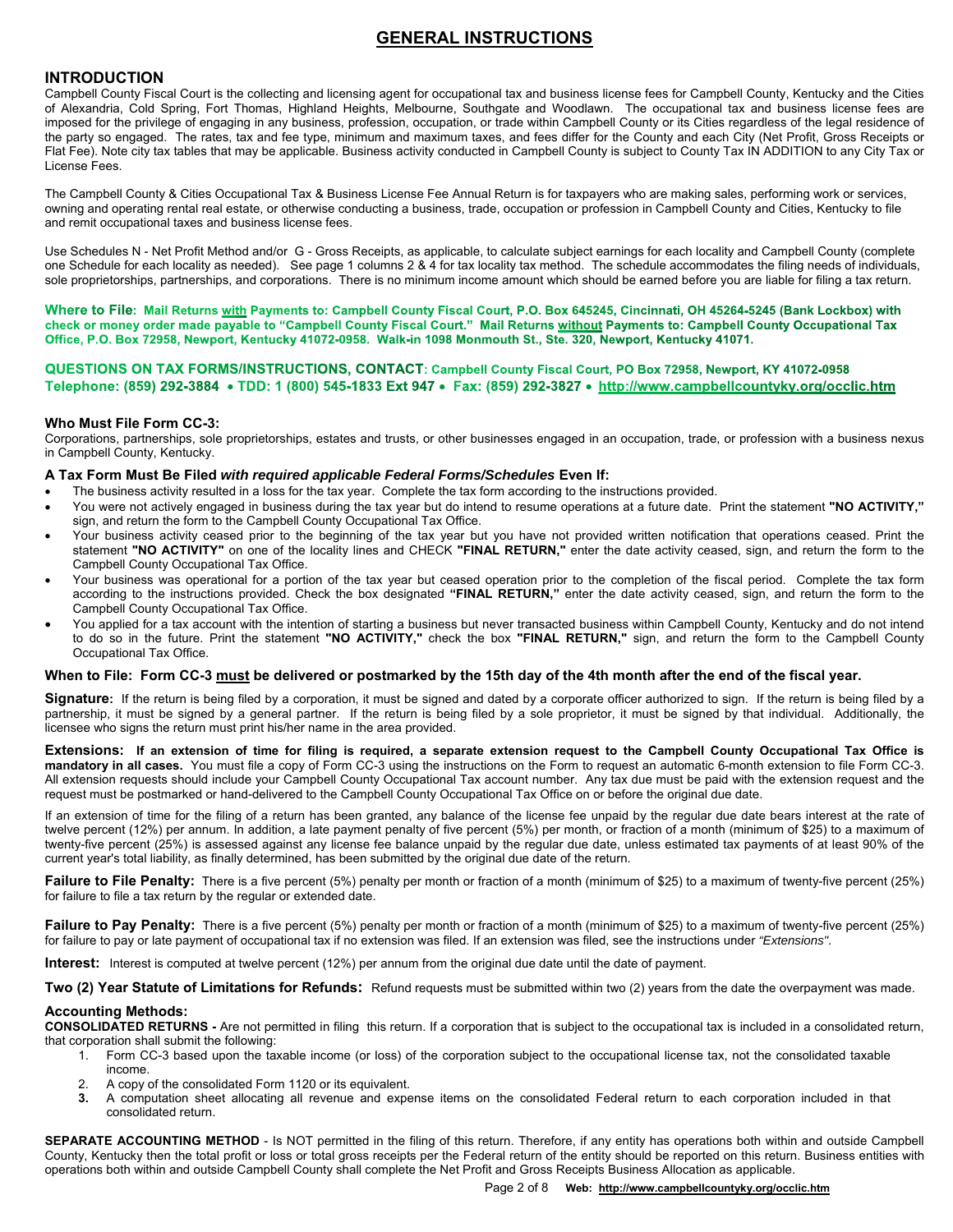# **GENERAL INSTRUCTIONS (Continued)**

### **State and Local Exemptions:**

- The following persons are exempt under Kentucky law from the occupational license fee and are not required to file a return:
- 1. Public Service Corporations which pay an ad valorem tax on property valued and assessed by the Kentucky Department of Revenue pursuant to the provisions of KRS 136.120. Licensees whose businesses are predominantly non-public service who are also engaged in public service activity are required to pay a license tax on their net profit and/or gross receipts derived from the non-public service activities apportioned to the County and City where applicable. **NOTE:** Effective January 1, 1984, regular and irregular route common carrier trucking companies, bus line companies, and taxicab companies which had previously been classified as Public Service Corporations were expressly deleted from the class of such corporations and are therefore required to pay an occupational license fee.
- 2. Insurance companies incorporating under the laws of and doing business in the State of Kentucky except as provided for under KRS 91A.080.
- 3. Banks, trust companies, combined bank and trust companies, combined trust, banking and title businesses, savings and loan associations.
- 4. Persons or business entities that operate a two-dwelling unit rental property, where owner occupies one dwelling unit and rents the other dwelling unit. NOTE: Persons whose sole business activity is the manufacture of and/or sale of alcoholic beverages. Persons engaged in the business of manufacturing and/or selling alcoholic beverages are required to file a return, but may exclude the portion of their net profits and/or gross receipts derived from such manufacture and/or sale of alcoholic beverages. See instructions in Schedule NX and GX for more detailed information.

**Special Provisions of Local Laws:** The following entities are exempt under Campbell County and Cities, Kentucky ordinances from the occupational license fee and are not required to file a return: funds, foundations, corporations, or associations organized and operated for the exclusive and sole purpose of religious, charitable, scientific, literary, educational, civic or fraternal purposes, where no part of the earnings, incomes or receipts of such unit, group, or association, inures to the benefit of any private shareholder or other person.

# **FORM CC-3: SPECIFIC INSTRUCTIONS: READ THE INSTRUCTIONS BELOW AND ON THE FOLLOWING PAGES FOR ITEMS THAT APPLY TO YOUR OPERATION BEFORE COMPLETING FORM CC-3.**

**COLUMN 1: LOCALITY**. Lists Cities and Campbell County. Subject earnings are reportable for any locality in which taxpayers are making sales, performing work or services, owning and operating rental real estate, or otherwise conducting a business, trade, occupation or profession in Campbell County and Cities, Kentucky. NOTE taxpayers conducting business in any City also must file for Campbell County and also pay County occupational tax.

**COLUMN 2: FEE TYPE**. Determine the Tax/Fee Type for the applicable localities. Net Profit (SCHEDULE N), Gross Receipts (SCHEDULE G) or Fee. A flat annual fee is assessed for the cities of Melbourne and Woodlawn.

**COLUMN 3**: **SUBJECT EARNINGS:** Enter the Subject Earnings calculated on SCHEDULE N and/or SCHEDULE G as applicable on the appropriate line for Campbell County and any applicable City. If there was no business activity conducted in a locality, enter "NO ACTIVITY."

**COLUMN 4**: **RATE:** The respective tax rate for the Locality. Note City Tax Tables as applicable.

**COLUMN 5: TAX AMOUNT.** Multiply the amount in Column 3, "Subject Earnings," by the tax rate in Column 4 and enter in Column 5 (amount may not be less than zero). There should be an entry for the Campbell County line and for any applicable city(ies) lines. Use City Tax Tables as applicable.

**COLUMN 6: TAX DUE.** Compare amount reported in Column 5 to the TAX/FEE LIMITS. All localities have a minimum tax or a flat fee.

**COLUMN 7: ESTIMATED PAYMENT**: Enter amount of any payments made for minimum tax paid in COLUMN 9 on prior year return, payments with extension requests, overpayments, or estimated payments.

**COLUMN 8: TOTAL TAX/FEE DUE:** Subtract the amount in Column 7 from the amount in Column 6. Enter the difference in Column 8.

**BOX 8A: TOTAL TAX/FEE DUE:** Add the total tax/fee due for all localities reported in Column 8. Enter the grand total of taxes and fees due in Box 8A. **COLUMN 9: MINIMUM RENEWAL TAX/FEE DUE:** All businesses continuing operations in Campbell County and all applicable Cities must **CIRCLE/CHECK**

the minimum renewal tax/fee due. This is an estimated payment and may be claimed in Column 7 on subsequent year return. **BOX 9**: **MINIMUM RENEWAL TAX/FEE DUE:** Add all applicable localities circled/checked in Column 9. Write grand total in Box 9.

**BOX 10: TOTAL.** Add the amount in Box 8A and Box 9. Remit this amount by Due Date.

**BOX 11: PENALTY.** Multiply the number of months, or portions thereof, beyond the Due Date by 5% (not to exceed 25%, Minimum penalty is \$25.00). Multiply that total by the Total Amount of BOX 8A and enter the result in BOX 11 as Penalty.

**BOX 12: INTEREST.** Interest is computed at one percent (1%) per month or portion thereof that the Occupational Tax is paid after the Due Date. Multiply the number of months by 1%. Multiply that total percent by the Total Amount of BOX 8A and enter the result in BOX 12 as Interest.

**BOX 13: TOTAL AMOUNT DUE.** Add together BOX 10, BOX 11 and BOX 12. Make check payable to "*Campbell County Fiscal Court*" or check refund due.

# **SCHEDULE NY: NET PROFIT BUSINESS ALLOCATION--READ THE INSTRUCTIONS BELOW FOR THE ITEMS THAT APPLY TO YOUR OPERATION BEFORE COMPLETING SCHEDULE N.**

**Line 1(a): "Gross Receipts City/Campbell Co." -** Enter total gross receipts from sales made or services performed in Campbell County or applicable City. MAKE COPIES AS NEEDED FOR EACH LOCALITY WHERE REPORTING NET PROFIT.

Line 1(b): "Gross Receipts - Total Operations Everywhere" - Enter total gross receipts (less returns and allowances) from sales made or services performed everywhere for your total operation per the Federal return. Sole Proprietors, do not include gross receipts from additional schedules (Schedule C,E,F) if they have no activity within the County or Cities.

**Line 1(c): "City/Campbell Co. Gross Receipts Percentage"** - Divide the entry in Column A of Line 1, by the entry in Column B of Line 1. Enter the resulting percentage in Column C, Line 1.

**Line 2(a): "Gross Wages – City/Campbell Co."** - Enter total gross wages paid to employees for work in Campbell County or applicable City. **NOTE:**  This includes compensation of officers, but not contract or sub-contract labor or fees paid for leased employees.

**Line 2(b): "Gross Wages – Total Operations Everywhere"** - Enter total gross wages paid to employees everywhere per the Federal return. **NOTE:** This includes compensation of officers, but not contract or sub-contract labor or fees paid for leased employees.

**Line 2(c): "City/Campbell Co. Gross Wage Percentage"** – Divide Line 2, Column A by Line 2, Column B and enter the result.

**Line 3: "Total Percentages for City/Campbell Co"**- Add Line 1, Column C to Line 2, Column C and enter the result.

**Line 4: "Average Percentage"** - If both Lines 1 and 2 of Column B, are greater than zero, divide the entry on Line 3 by 2, and enter the result on Line 4, and Line 21 of SCHEDULE N. However, if the business had either: (a) receipts greater than zero (Line 1, Column B), or (b) wages greater than zero, (Line 2, Column B), but not both, the entry in Line 3 should be entered on Line 4 and on Line 21 of SCHEDULE N.

### **SCHEDULE NX: NET PROFIT ALCOHOLIC BEVERAGE SALES—DEDUCTION MAY BE TAKEN ONLY IF BUSINESS ENGAGED IN SELLING ALCOHOLIC BEVERAGES HAD A PROFIT.**

Kentucky alcoholic beverage sales divided by total sales equals the alcoholic beverage percentage.

• Individuals – NET PROFIT ONLY: Multiply alcoholic beverage percentage by net profit of business engaged in the sale of alcoholic beverages as reported on Line 3, SCHEDULE N.

Partnerships - NET PROFIT ONLY: Multiply alcoholic beverage percentage by Line 13, minus sum of Lines 14, 16, 17, and 18, SCHEDULE N.

Corporations - NET PROFIT ONLY: Multiply the alcoholic beverage percentage by Line 13, minus the sum of Lines 14, 16, and 17, SCHEDULE N.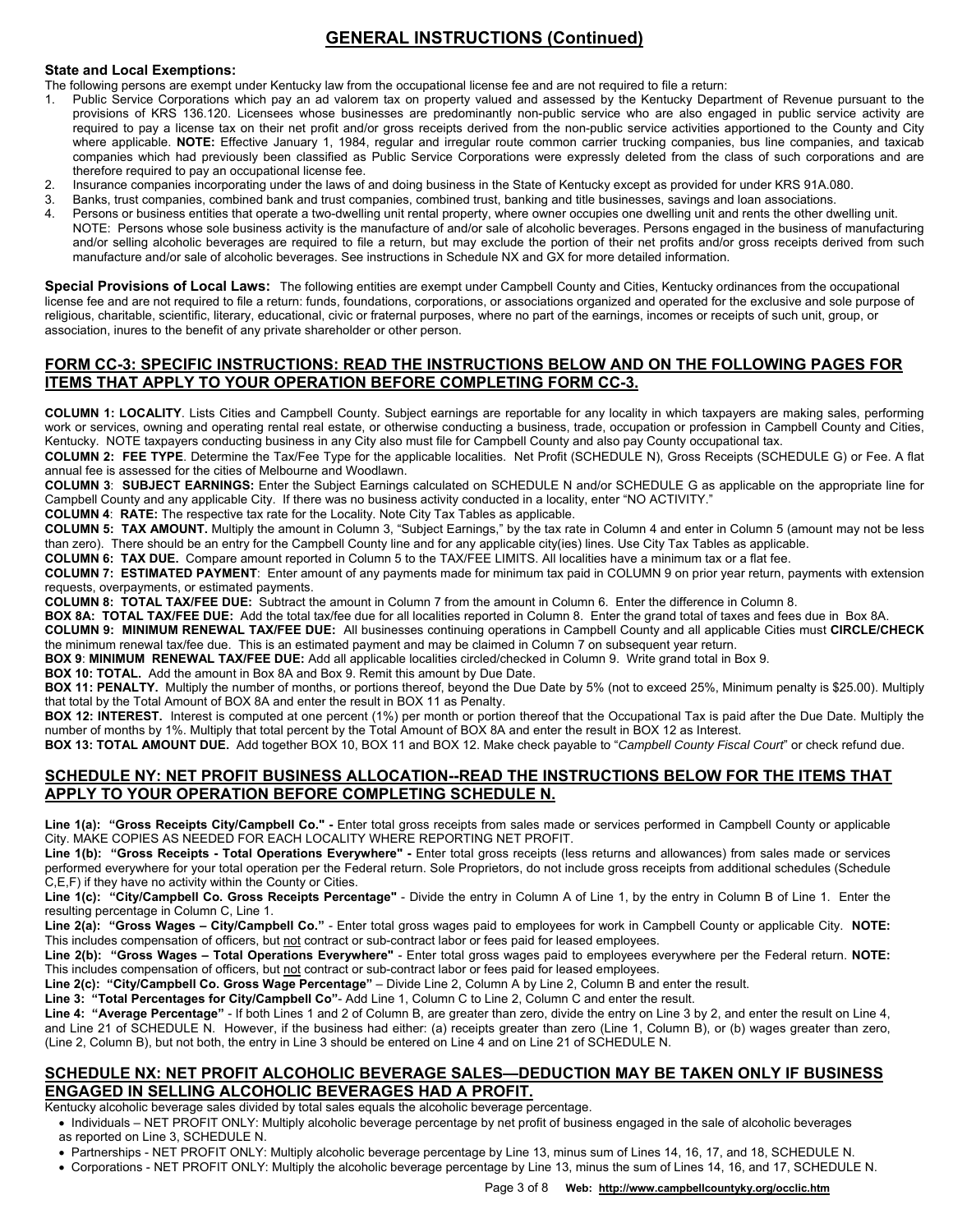### **SCHEDULE N: NET PROFIT METHOD COMPLETE ONLY ONE COLUMN, AS APPLICABLE—MAKE COPIES AS NEEDED FOR EACH LOCALITY 1. FOR CITY/COUNTY:** the contract of the contract of the contract of the contract of the contract of the contract of the contract of the contract of the contract of the contract of the contract of the contract of the cont **INDIVIDUAL PARTNERSHIP CORPORATION** 2. Non-employee compensation as reported on Form 1099-Misc reported as "other income" on Federal Form 1040. **Attach** Page 1 of Form 1040 and Form 1099. **2.)**  3. Net profit or (loss) per Federal Schedule C of Form 1040. **Attach** Schedule C, Pages 1 and 2, or Schedule C-EZ. **3.)**  4. Capital gain from Federal Form 4797, Form 6252 or from Federal Form 8824. **Attach** Form 4797, Pages 1 and 2, Form 6252, or Form 8824, Pages 1 and 2. **4.)**  5. Rental income or (loss) per Federal Schedule E of Form 1040. **Attach** Schedule E. **5.)**  6. Net farm profit or (loss) per Federal Schedule F of Form 1040. **Attach** Schedule F, pages 1 and 2. **6.)**  7. Ordinary gain or (loss) on the sale of property used in a trade or business per Federal Form 4797. **Attach** Form 4797, Pages 1 and 2. **7.)**  8. Ordinary income/loss on Federal Form 1065. **Attach** Form 1065, Pages 1, 2, 3 and 4, Form 1125A, Schedule of Other Deductions, and Form 8825 Rental Income/Expense.  **8.)**  9. Taxable income/loss on Federal Form 1120 **OR** 1120A or Ordinary income/loss on Federal Form 1120S. **Attach** Form 1120 or 1120A, Pages 1 and 2, Form 1125A, and Schedule of other Deductions **OR** Form 1120S, Pages 1, 2 and 3, Form 1125A, Schedule of other Deductions, and Form 8825 Rental lncome/Expense. **9.)**  10. State Income Taxes and Occupational License Fees deducted on the Federal Schedule C, E, F or Form 1065, 1120, 1120A or 1120S. **10.) 10.) 10.)**  11. Additions from Schedule K of Form 1065 or Form 1120S. **Attach** Schedule K of Form 1065 or 1120S and Form 8825 Rental Income/Expense. **11.) 11.)**

- 12. Net Operating Loss deducted on Form 1120. **12.)**
- 13. **Total Income** Add Lines 2 through Line 12. **13.) 13.) 13.)**
- 14. Subtractions from Schedule K of Form 1065 or Form 1120S. **Attach** Schedule K of Form 1065 or 1120S and Form 8825 Rental Income/Expense.
- 15. Alcoholic Beverage Sales Deduction FROM **SCHEDULE NX LINE 3 BELOW**. **15.) 15.) 15.)**
- 16. Other Adjustments. **Attach** Schedule **16.) 16.) 16.)**
- 17. Non-Taxable Income. **Attach** Schedule. **17.) 17.)**
- 18. Professional Expenses not reimbursed by the Partnership. **Attach** Schedule of Expenses.
- 19. **Total Deductions** Add Lines 14 through Line 18 **19.) 19.) 19.)**

- 20. **Adjusted Net Profit** Subtract Line 19 from Line 13 **20. 20. 20. 20. 20. 20. 20. 21. 21. 21. 21. 21. 21. 21. 21. 21. 21. 21. 21. 21. 21. 21. 21. 21. 21. 21. 21. 2** 21. **Allocation percentage from SCHEDULE NY LINE 4 BELOW, IF APPLICABLE 21.) 21.) 21.)**
- 22. **SUBJECT EARNINGS. MULTIPLY LINE 21 BY LINE 20. ENTER RESULT HERE**

**AND ON PAGE 1, COLUMN 3 FOR THIS LOCALITY** 

# **SCHEDULE NY: NET PROFIT BUSINESS ALLOCATION**

|                                                                                                                                                                    | All licensees who conducted business operations in City/Campbell County, Kentucky must complete<br>this part, regardless of profit or loss.                                                                                                                                                               |                                                     |                                                       | DIVIDE: $(A + B = C)$<br><b>NOTE: All Percentages in Column</b><br>C should be carried out four (4)<br>decimal places. |  |  |
|--------------------------------------------------------------------------------------------------------------------------------------------------------------------|-----------------------------------------------------------------------------------------------------------------------------------------------------------------------------------------------------------------------------------------------------------------------------------------------------------|-----------------------------------------------------|-------------------------------------------------------|------------------------------------------------------------------------------------------------------------------------|--|--|
|                                                                                                                                                                    | <b>APPORTIONMENT</b><br><b>FACTORS</b>                                                                                                                                                                                                                                                                    | <b>COLUMN A</b><br><b>LOCATED CITY/CAMPBELL CO.</b> | <b>COLUMN B</b><br><b>TOTAL OPERATIONS EVERYWHERE</b> | <b>COLUMN C</b><br>CITY/CAMPBELL CO. %                                                                                 |  |  |
|                                                                                                                                                                    | 1. Gross receipts from sales made and/or services<br>rendered                                                                                                                                                                                                                                             | (1a.)                                               | (1b.)                                                 | (1c.)<br>$\frac{0}{0}$                                                                                                 |  |  |
| 2.                                                                                                                                                                 | Gross wages, salaries, and other compensation<br>paid to all employees. Includes compensation of<br>officers, but not contract labor or leased employees.                                                                                                                                                 | (2a.)<br>S                                          | (2b.)                                                 | (2c.)<br>%                                                                                                             |  |  |
| 3.                                                                                                                                                                 | Total Percentage For City/Campbell County, KY. Add the percentages computed on Lines 1c. & 2c.                                                                                                                                                                                                            | (3.)<br>$0\%$                                       |                                                       |                                                                                                                        |  |  |
| 4.                                                                                                                                                                 | Average Percentage - If both entries on Lines 1b. and 2b. are greater than zero, then divide entry on Line 3 by 2<br>and enter here and on Line 21 in SCHEDULE N above. If either Line 1b. or Line 2b. is NOT greater than zero, enter the<br>amount from Line 3 here and on Line 21 in SCHEDULE N ABOVE. | (4.)<br>%                                           |                                                       |                                                                                                                        |  |  |
|                                                                                                                                                                    | <b>SCHEDULE NX: NET PROFIT ALCOHOLIC BEVERAGE SALES</b>                                                                                                                                                                                                                                                   |                                                     |                                                       |                                                                                                                        |  |  |
|                                                                                                                                                                    | 1. Divide:<br>Kentucky Alcoholic Beverage Sales<br>$=$<br><b>Total Sales</b>                                                                                                                                                                                                                              |                                                     |                                                       | (1.)<br>$\%$                                                                                                           |  |  |
| NOTE: "Total Sales" is total gross receipts of business including non-alcoholic beverage sales<br>Enter net profit amount (see instructions for Schedule NX)<br>2. |                                                                                                                                                                                                                                                                                                           |                                                     |                                                       | (2.)                                                                                                                   |  |  |
| 3.                                                                                                                                                                 | ALCOHOLIC BEVERAGE SALES DEDUCTION. Multiply Line 1 X Line 2 and enter on Schedule N, Line 15 ABOVE                                                                                                                                                                                                       | (3.)                                                |                                                       |                                                                                                                        |  |  |

 **14.) 14.)** 

 **18.)** 

**22.) 22.) 22.)**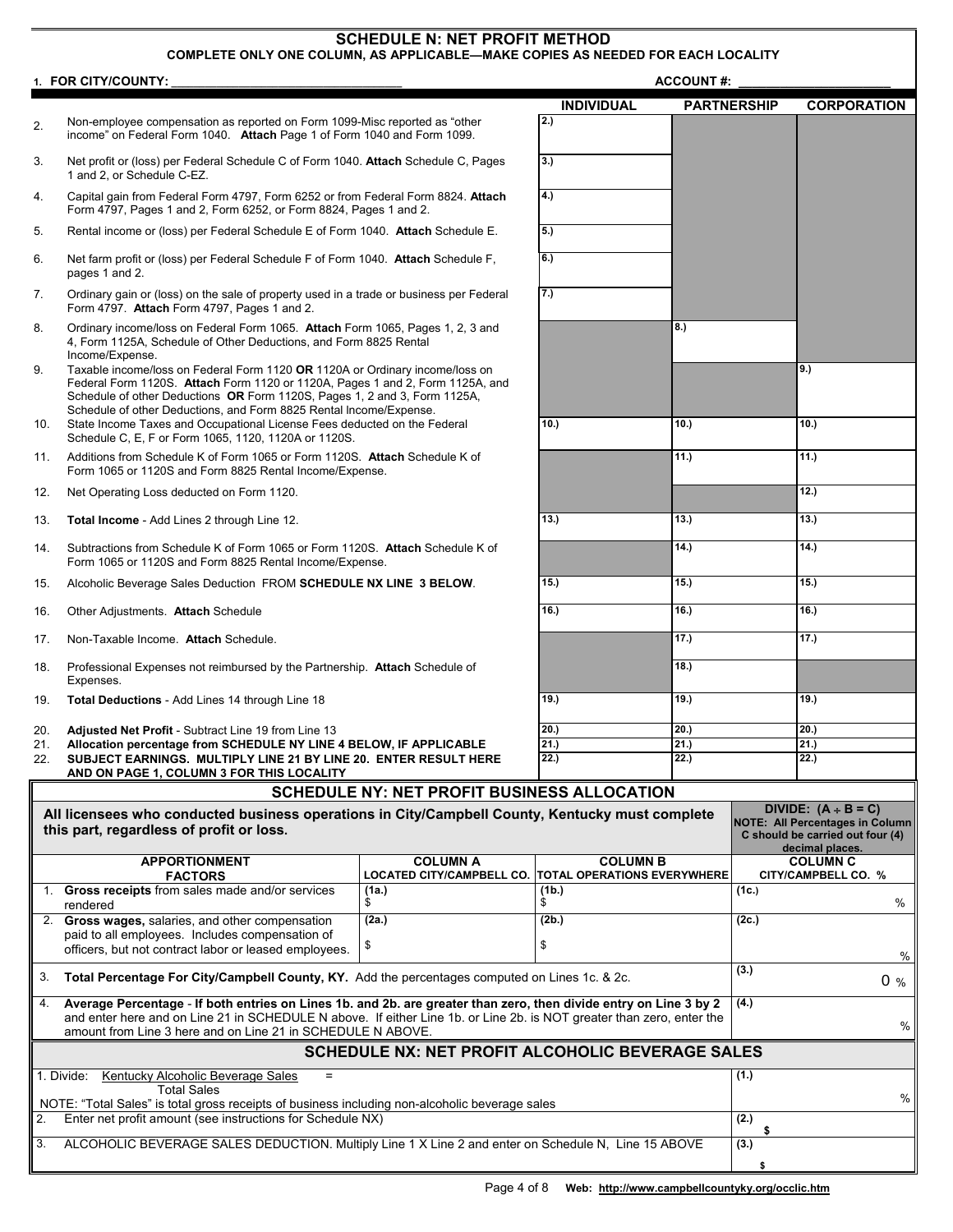# **SCHEDULE N: SPECIFIC INSTRUCTIONS NET PROFIT--READ THE INSTRUCTIONS BELOW FOR THE ITEMS THAT APPLY TO YOUR OPERATION BEFORE COMPLETING FORM CC-3.**

Use Schedule N to calculate subject earnings for each City and Campbell County. Complete one Schedule for each locality as needed. Attach to CC-3 Form along with applicable Federal Forms and Schedules. The forms are designed to accommodate the filing needs of individuals, sole proprietors, partnerships, and corporations. You should complete only those items that apply to your operation:

- 1099 MISC Individuals receiving payments for contract services (non-employee compensation) who are not claiming business expenses. Complete SCHEDULE N Lines 2, 13, 20, 21, 22 under column **"INDIVIDUAL"** as applicable, SCHEDULE NY and complete CC-3.
- Schedule C, E, or F Individuals receiving income from the operation of a trade, business or profession. Complete SCHEDULE N Lines 3 through 22 under the column marked **"INDIVIDUAL"** as applicable, SCHEDULE NY, SCHEDULE NX if applicable, and complete CC-3.
- Form 1065 Partnerships Complete SCHEDULE N Lines 8 through 22 under the column marked **"PARTNERSHIP"** as applicable, SCHEDULE NY, SCHEDULE NX if applicable, and complete CC-3.
- Form 1120, 1120A, 1120S, 1120 H Corporations (Complete Lines 9 through 22 under the column marked **"CORPORATION"** as applicable, SCHEDULE NY, SCHEDULE NX if applicable, and complete CC-3.

**Line 1:** Enter the name of the City or County in which the person or business entity made sales, performed work or services, owned and operated rental real estate, or otherwise conducted a business, trade, occupation or profession.

**Line 2:** Enter the amount of non-employee compensation reported on Federal Form 1099 MISC or the amount of other income per Form 1040.

**NOTE:** Line 2 should be completed only by individuals who received payments for contract services who are not claiming business expenses. Attach a copy of page 1 of Form 1040 and Form 1099 MISC. If you had no other type of income to report, i.e. you did not own or operate a business during the year, read the instructions for Lines 13, 20, 21, 22 and SCHEDULE NY and complete CC-3.

**Line 3:** Enter the net profit or loss as shown on Federal Schedule C. **Attach** copy of page 1 and 2 of Schedule C, or the Schedule C-EZ. Persons with real estate sales must attach list of ALL properties sold.

**Line 4:** Enter 100% of the short term capital gains and long term capital gains carried over from Federal Form 4797 or Federal Form 6252 (installment sales) to Federal Schedule D representing gain from the sale of property used in your trade or business. Also, enter gain from Federal Form 8824 (Like-Kind Exchanges). **Attach** a copy of Form 4797, pages 1 and 2, Form 6252, or Form 8824, pages 1 and 2.

**Line 5:** Enter the total rental income or loss per Federal Schedule E. **Attach** a copy of Federal Schedule E of Form 1040.

**Line 6:** Enter the net farm profit or loss per Federal Schedule F. **Attach** a copy of Federal Schedule F.

**Line 7:** Enter the net gain or loss from the sale of property used in your trade or business per Federal Form 4797. **Attach** copy of Form 4797, pages 1 and 2. **Line 8:** Enter the Ordinary Income or Loss per Federal Form 1065. **Attach** a copy of Federal Form 1065, Pages 1, 2, 3 and 4, Form 1125A, Schedule of Other Deductions, and Form 8825 Rental Schedule(s) if applicable, or its equivalent. Persons with real estate sales must attach list of properties sold.

**Line 9:** Enter the Taxable Income or Loss after special deductions and net operating loss per Federal Form 1120, 1120A, **OR** Ordinary Income/Loss on Federal Form 1120S. **Attach** copy of Federal Form 1120 or 1120A, Pages 1 and 2, Form 1125A, and Schedule of Other Deductions **OR** 1120S, Pages 1, 2 and 3, Form 1125A, Schedule of Other Deductions, and Form 8825 Rental Income/Expense, or equivalent. Persons with real estate sales must attach list of properties sold.

**Line 10:** Enter any deduction taken for occupational taxes by an individual on Schedule C, E, or F, by a partnership on Form 1065, or by a corporation on Form 1120, 1120A, or 1120S, or for state taxes based on income on Form 1120.

**Line 11:** Enter the total of the income items listed below which are allocated to the partners or shareholders and are not included as income on Federal Form 1065 or 1120S. **Attach** a copy of Schedule K, or its equivalent, and Rental Schedules, if applicable.

- Net income from rental real-estate activities
- Net income from other rental activities
- Portfolio income
- Interest income
- Dividend income
- Royalty income
- 

**Line 12:** Enter the amount of any net operating loss, if taken as a deduction on Federal Form 1120. This amount is to be added to taxable income. **Line 13:** Enter the total of Lines 2 through 12, as applicable.

**Line 14:** Enter the total of the items listed below that are allocated to the partners or shareholders which are not included as losses or expenses on Federal Form 1065 or Form 1120S, as they are allowed as deductions for occupational tax purposes. **Attach** a copy of Schedule K or its equivalent and Rental Schedules, if applicable.

- Net loss from rental real-estate activities
- Net loss from other rental activities
- Portfolio loss
- Net short-term capital loss
- Net loss under Section 1231 (other than due to casualty or theft)
- 
- Charitable Contributions Expense deductions for recovery property (Section 179)
- Deductions related to portfolio income
- Net long-term capital loss
- **NOTE:** Contributions to KEOGH Plans, Simplified Employee Pension Plans, and Medical Insurance Premiums on behalf of partners or shareholders are not deductible on Form CC-3.

**Line 15:** Enter the total from Line 3 of SCHEDULE NX, NET ALCOHOLIC BEVERAGE SALES, if applicable. SEE INSTRUCTIONS FOR SCHEDULE NX.

**Line 16:** Adjustments can be made on Form CC-3 if any sum is elected by the licensee as a credit against its federal income tax liability in lieu of a deduction for business expenses otherwise available to the licensee. Included in this list are the following: (1) If wage and salary expense is being reduced as a result of the work opportunity credit, (2) If the depreciable basis of an asset was reduced by the amount of investment credit claimed, ACRS depreciation may be taken on that basis reduced over the life of the asset.

Line 17: Corporate taxpayers may deduct, if substantiation is provided by including a completed copy of Schedule C of the Federal Form 1120, the following amounts (net of the deductions properly allocated thereto) without proof of non-unitary source:

- Foreign dividend income Foreign royalty income
	-
- 
- Foreign rental income Foreign capital gains
- Interest earned on U.S. Obligations
- Ordinary income or loss from other partnerships or S corporations which is included in income on Line 8 or Line 9 of Form CC-3 and of which those partnerships or S Corporation are currently filing with the County. Please note the occupational account number the income is being reported under.

**Line 18:** Enter the amount of professional expenses claimed by the partners on their individual Form 1040 which are related to, but not reimbursed by, the partnership. Include a schedule listing partners name(s), the type of deduction, and the amount of each deduction.

**Line 19:** Enter the total of Lines 14 through 18, as applicable.

**Line 20:** Subtract Line 19 from Line 13. This entry represents your "Adjusted Net Profit."

**Line 21:** ALLOCATION PERCENTAGE. Enter the Average Percentage from Schedule NY, Line 4. See Schedule NY Instructions.

**Line 22:** SUBJECT EARNINGS. Multiply Line 20 by the Allocation Percentage in Line 21 and enter result in Line 22 and on CC-3 Page 1 Column 3 Subject Earnings for the applicable Locality.

 Other portfolio income Guaranteed payments to partners

• Net short-term capital gain Net long-term capital gain

Net gain under Section 1231 (other than due to casualty or theft)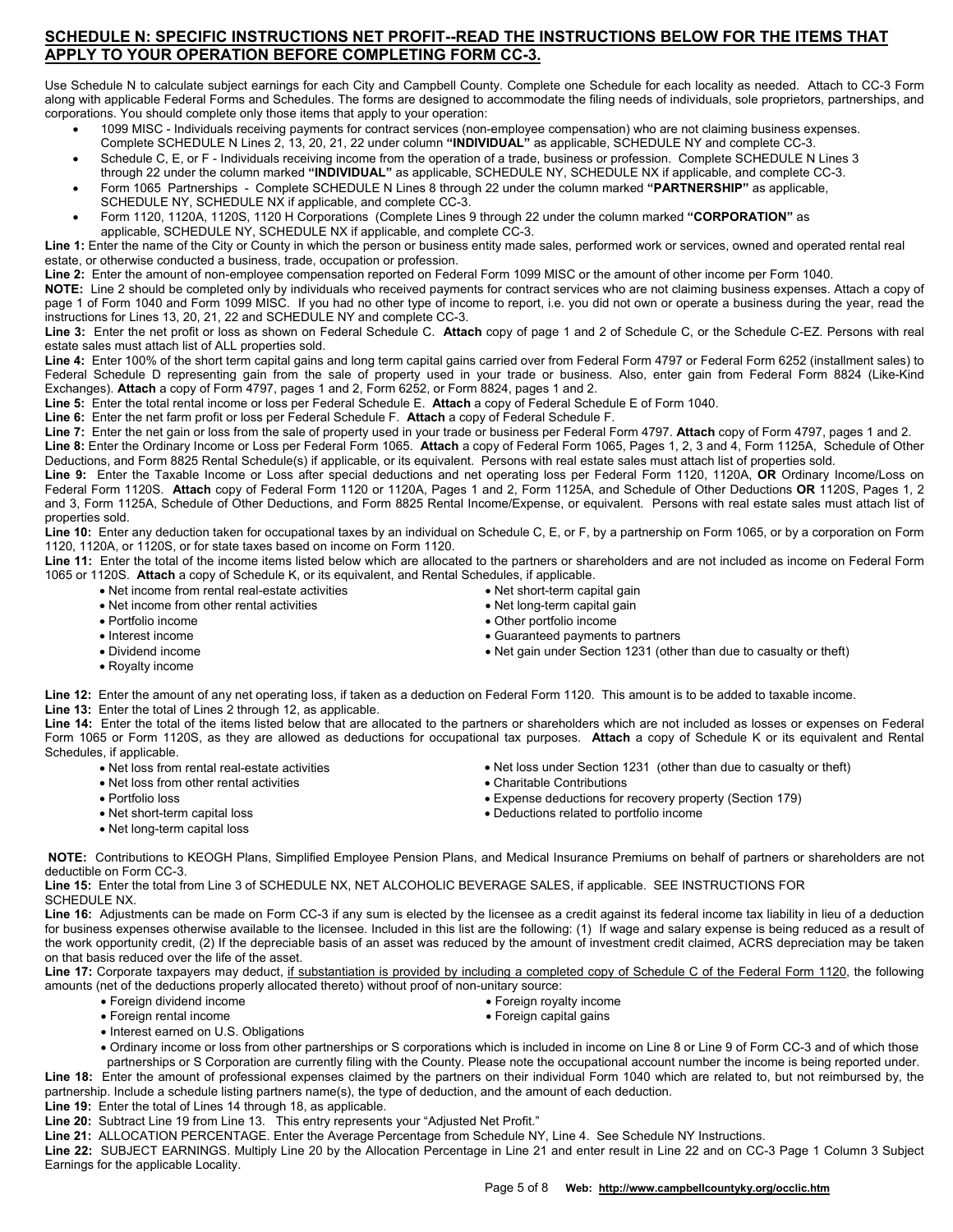### **SCHEDULE G: GROSS RECEIPTS METHOD COMPLETE ONLY ONE COLUMN, AS APPLICABLE—MAKE COPIES AS NEEDED FOR EACH CITY**

|                | 1. FOR CITY:                                                                                                                                                                                                                                                                                                        | <b>ACCOUNT#:</b>  |                    |                    |
|----------------|---------------------------------------------------------------------------------------------------------------------------------------------------------------------------------------------------------------------------------------------------------------------------------------------------------------------|-------------------|--------------------|--------------------|
|                |                                                                                                                                                                                                                                                                                                                     | <b>INDIVIDUAL</b> | <b>PARTNERSHIP</b> | <b>CORPORATION</b> |
| 2.             | Non-employee compensation as reported on Form 1099-Misc reported as "other<br>income" on Federal Form 1040. Attach Page 1 of Form 1040 and Form 1099.                                                                                                                                                               | 2.)               |                    |                    |
| 3.             | Gross Receipts or Sales per Federal Schedule C of Form 1040. Attach Schedule C.<br>Pages 1 and 2, or Schedule C-EZ.                                                                                                                                                                                                 | 3.)               |                    |                    |
| 4.             | Gross receipts per Federal Schedule E of Form 1040. Attach Schedule E.                                                                                                                                                                                                                                              | $\overline{4}$    |                    |                    |
| 5.             | Gross income per Federal Schedule F of Form 1040. Attach Schedule F, pages 1<br>and $2$ .                                                                                                                                                                                                                           | 5.)               |                    |                    |
| 6.             | Gross receipts or sales per Federal Form 1065. Attach Form 1065, Pages 1, 2 and<br>3, Form 1125A, Schedule of Other Deductions, and Form 8825 Rental<br>Income/Expense.                                                                                                                                             |                   | 6.)                |                    |
| 7 <sub>1</sub> | Gross Receipts from Rental Real Estate of a Partnership. Attach Federal Form<br>8825.                                                                                                                                                                                                                               |                   | 7.)                |                    |
| 8.             | Gross Receipts or Sales on Federal Form 1120 or 1120A OR Gross Receipts or Sales<br>on Federal Form 1120S. Attach Form 1120 or 1120A, Pages 1 and 2, Form 1125A,<br>Schedule of other Deductions OR Form 1120S, Pages 1, 2 and 3, Form 1125A,<br>Schedule of other Deductions, and Form 8825 Rental Income/Expense. |                   |                    | 8.                 |
| 9.             | Gross Receipts from Rental Real Estate of an S Corporation. Attach Federal Form<br>8825.                                                                                                                                                                                                                            |                   |                    | 9.)                |
| 10.            | Total Gross Receipts - Add Lines 2 through Line 9.                                                                                                                                                                                                                                                                  | 10.               | 10.                | $\overline{10.}$   |
| 11.            | Alcoholic Beverage Sales Deduction FROM SCHEDULE GX LINE 3 BELOW.                                                                                                                                                                                                                                                   | 11.               | 11.)               | 11.)               |
| 12.            | Excise Tax (Sales Tax).                                                                                                                                                                                                                                                                                             | 12.)              | 12.)               | $\overline{12}$ .) |
| 13.            | Returned Goods and Allowances.                                                                                                                                                                                                                                                                                      | 13.               | 13.                | 13.)               |
| 14.            | Total Deductions - Add Lines 11 through Line 13.                                                                                                                                                                                                                                                                    | 14.               | 14.                | 14.                |
| 15.            | Adjusted Gross Receipts - Subtract Line 14 from Line 10.                                                                                                                                                                                                                                                            | 15.)              | 15.)               | 15.                |
| 16.            | Allocation percentage from SCHEDULE GY LINE 4 BELOW, IF APPLICABLE.                                                                                                                                                                                                                                                 | 16.               | 16.                | 16.)               |
| 17.            | SUBJECT EARNINGS. MULTIPLY LINE 15 BY LINE 16; ENTER RESULT HERE AND<br>ON PAGE 1, COLUMN 3 FOR THIS LOCALITY.                                                                                                                                                                                                      | 17.)              | 17.                | 17.                |
|                |                                                                                                                                                                                                                                                                                                                     |                   |                    |                    |

| <b>SCHEDULE GY: GROSS RECEIPTS BUSINESS ALLOCATION</b>                                                          |                                                                                                                                                                                |                                                                                                                           |                                    |                 |  |
|-----------------------------------------------------------------------------------------------------------------|--------------------------------------------------------------------------------------------------------------------------------------------------------------------------------|---------------------------------------------------------------------------------------------------------------------------|------------------------------------|-----------------|--|
|                                                                                                                 | All licensees who conducted business operations in a City collecting gross receipts tax, see page 1,<br>column 1 and 2, must complete this part, regardless of profit or loss. | DIVIDE: $(A \div B = C)$<br><b>NOTE: All Percentages in Column</b><br>C should be carried out four (4)<br>decimal places. |                                    |                 |  |
|                                                                                                                 | <b>APPORTIONMENT</b>                                                                                                                                                           | <b>COLUMN A</b>                                                                                                           | <b>COLUMN B</b>                    | <b>COLUMN C</b> |  |
|                                                                                                                 | <b>FACTORS</b>                                                                                                                                                                 | <b>LOCATED CITY ABOVE</b>                                                                                                 | <b>TOTAL OPERATIONS EVERYWHERE</b> | CITY %          |  |
|                                                                                                                 | <b>Gross receipts</b> from sales made and/or services                                                                                                                          | (1a.)                                                                                                                     | (1b.)                              | (1c.)           |  |
|                                                                                                                 | rendered                                                                                                                                                                       | SS.                                                                                                                       |                                    | $\%$            |  |
|                                                                                                                 | Gross wages, salaries, and other compensation                                                                                                                                  | (2a.)                                                                                                                     | (2b.)                              | (2c.)           |  |
|                                                                                                                 | paid to all employees. Includes compensation of                                                                                                                                |                                                                                                                           |                                    |                 |  |
|                                                                                                                 | officers, but not contract labor or leased employees.                                                                                                                          | \$                                                                                                                        |                                    | $\%$            |  |
| 3.                                                                                                              | Total Percentage For City. Add the percentages computed on Lines 1c. & 2c.                                                                                                     | (3.)<br>0%                                                                                                                |                                    |                 |  |
| 4.                                                                                                              | Average Percentage - If both entries on Lines 1b. and 2b. are greater than zero, then divide entry on Line 3,                                                                  | (4.)                                                                                                                      |                                    |                 |  |
| Column C, by 2 and enter here and on Line 16 in SCHEDULE G above. If either Line 1b. or Line 2b. is NOT greater |                                                                                                                                                                                |                                                                                                                           |                                    |                 |  |
|                                                                                                                 | than zero, enter the amount from Line 3 here and on Line 16 in SCHEDULE G ABOVE.                                                                                               | $\%$                                                                                                                      |                                    |                 |  |
| <b>SCHEDULE GX: GROSS RECEIPTS ALCOHOLIC BEVERAGE SALES</b>                                                     |                                                                                                                                                                                |                                                                                                                           |                                    |                 |  |
|                                                                                                                 | 1. Kentucky Alcoholic Beverage Sales enter here and on Schedule G Line 11                                                                                                      | (1.)                                                                                                                      |                                    |                 |  |
| (ALCOHOLIC BEVERAGE SALES DEDUCTION)                                                                            |                                                                                                                                                                                |                                                                                                                           |                                    |                 |  |

# **SCHEDULE GY: GROSS RECEIPTS BUSINESS ALLOCATION--READ THE INSTRUCTIONS BELOW FOR THE ITEMS THAT APPLY TO YOUR OPERATION BEFORE COMPLETING SCHEDULE G.**

**Line 1(a): "Gross Receipts City." -** Enter total gross receipts from sales made or services performed in applicable City of Campbell County. MAKE COPIES AS NEEDED FOR EACH LOCALITY WHERE REPORTING GROSS RECEIPTS.

Line 1(b): "Gross Receipts - Total Operations Everywhere" - Enter total gross receipts (less returns and allowances) from sales made or services performed everywhere for your total operation per the Federal return. Sole Proprietors, do not include gross receipts from additional schedules (Schedule C,E,F) if they have no activity within the County or Cities.

**Line 1(c): "City Gross Receipts Percentage"** - Divide the entry in Column A of Line 1, by the entry in Column B of Line 1. Enter the resulting percentage on Column C, Line 1.

**Line 2(a): "Gross Wages – City"** - Enter total gross wages paid to employees for work performed within applicable City of Campbell County. **Line 2(b): "Gross Wages – Total Operations Everywhere"** - Enter total gross wages paid to employees everywhere per the Federal return.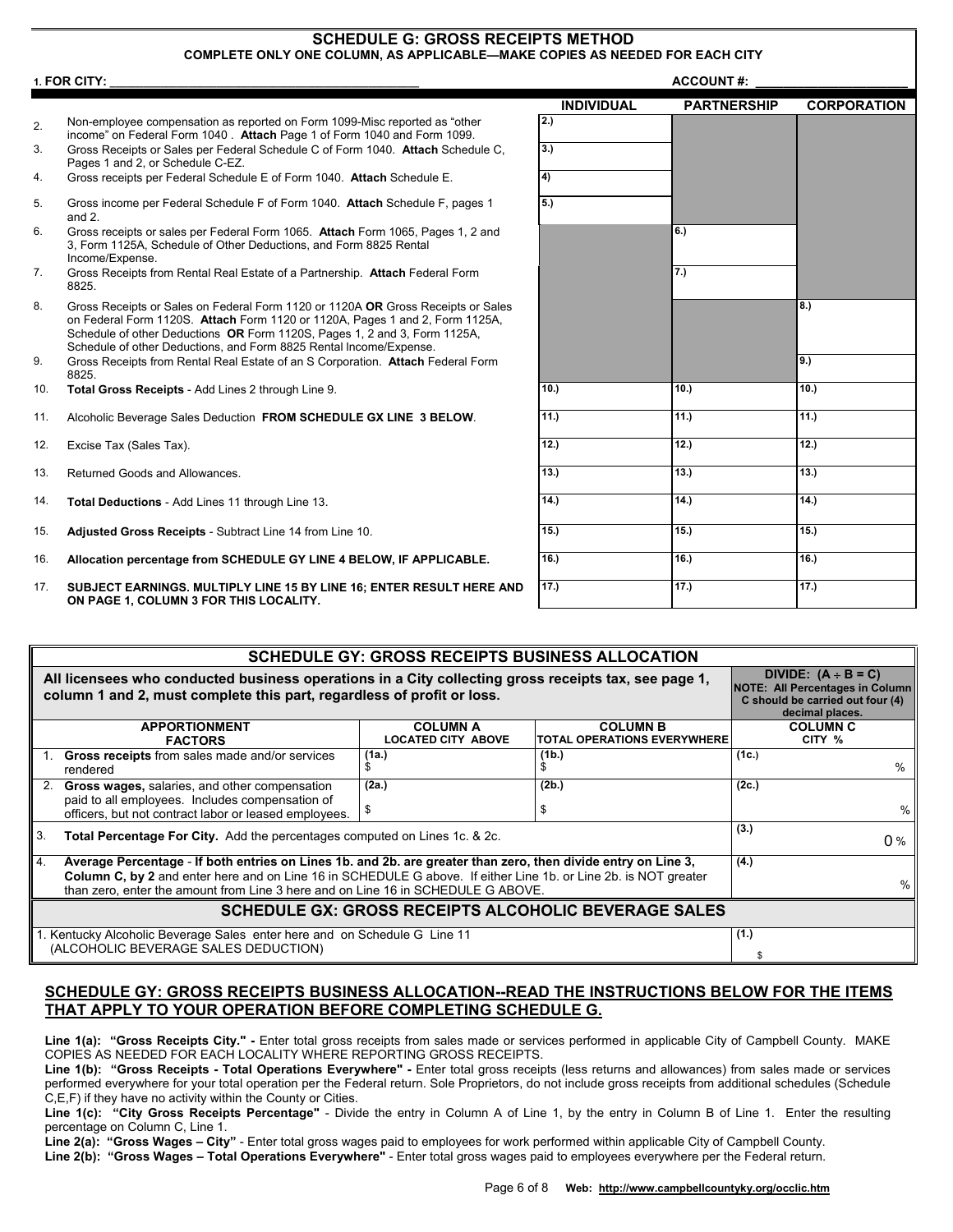# **SCHEDULE GY: GROSS RECEIPTS BUSINESS ALLOCATION—INSTRUCTIONS—CONTINUED**

**NOTE:** Entries on Lines 2(a.) and 2(b.) should include compensation of officers. Do not include contract or sub-contract labor or fees paid for leased employees.

**Line 2(c): "City Gross Wage Percentage"** – Divide Line 2, Column A by Line 2, Column B and enter the result.

**Line 3: "Total Percentages for City"**- Add Line 1, Column C to Line 2, Column C and enter the result.

**Line 4: "Average Percentage"** - If both Lines 1 and 2 of Column B, are greater than zero, divide the entry on Line 3 by 2, and enter the result on Line 4, and Line 16 of SCHEDULE G. However, if the business had either: (a) receipts greater than zero (Line 1, Column B), or (b) wages greater than zero, (Line 2, Column B), but not both, the entry in Line 3 should be entered on Line 16 of SCHEDULE G.

### **SCHEDULE GX: GROSS RECEIPTS ALCOHOLIC BEVERAGE SALES--READ THE INSTRUCTIONS BELOW FOR THE ITEMS THAT APPLY TO YOUR OPERATION BEFORE COMPLETING SCHEDULE G.**

Follow the instructions on the form for the alcoholic beverage deduction. **NOTE:** A deduction may be taken only if the business engaged in the selling of alcoholic beverages had a profit.

# **SCHEDULE G: SPECIFIC INSTRUCTIONS GROSS RECEIPTS--READ THE INSTRUCTIONS BELOW FOR THE ITEMS THAT APPLY TO YOUR OPERATION BEFORE COMPLETING FORM CC-3.**

Use Schedule G to calculate subject earnings for each applicable City. Complete one Schedule for each locality as needed. Attach to CC-3 Form along with applicable Federal Forms and Schedules. The forms are designed to accommodate the filing needs of individuals, sole proprietors, partnerships, and corporations. You should complete only those items that apply to your operation:

- 1099 MISC Individuals receiving payments for contract services (non-employee compensation) who are not claiming business expenses.
- Complete SCHEDULE G Lines 2 through 17 under column marked **"INDIVIDUAL"** as applicable, SCHEDULE GY and complete CC-3. Schedule C, E, or F - Individuals receiving income from the operation of a trade, business or profession. Complete SCHEDULE G Lines 2
- through 17 under the column marked **"INDIVIDUAL"** as applicable, SCHEDULE GY, SCHEDULE GX if applicable, and complete CC-3. Form 1065 Partnerships - Complete SCHEDULE G Lines 6 through 17 under the column marked **"PARTNERSHIP"** as applicable, SCHEDULE GY, SCHEDULE GX if applicable, and complete CC-3.
- Form 1120, 1120A, 1120S, 1120H Corporations Complete Lines 8 through 17 under the column marked **"CORPORATION"** as applicable, SCHEDULE GY, SCHEDULE GX if applicable, and complete CC-3.

**Line 1:** Enter the name of the City in which the person or business entity made sales, performed work or services, owned and operated rental real estate, or otherwise conducted a business, trade, occupation or profession.

**Line 2:** Enter the amount of non-employee compensation reported on Federal Form 1099 MISC or the amount of other income per Form 1040.

**NOTE:** Line 2 should be completed only by individuals who received payments for contract services who are not claiming business expenses. Attach a copy of page 1 of Form 1040 and Form 1099 MISC. If you had no other type of income to report, i.e. you did not own or operate a business during the year, read the instructions for Lines 10, 15, 16, 17 and SCHEDULE GY and complete CC-3.

**Line 3:** Enter gross receipts or sales as shown on Federal Schedule C. **Attach** a copy of page 1 and 2 of Schedule C, or the Schedule C-EZ. Persons with real estate sales must attach list of properties sold.

**Line 4:** Enter the total rental and royalty income per Federal Schedule E. **Attach** a copy of Federal Schedule E of Form 1040.

**Line 5:** Enter gross receipts per Federal Schedule F. **Attach** a copy of Federal Schedule F.

**Line 6:** Enter gross receipts or sales per Federal Form 1065. **Attach** a copy of Federal Form 1065, Pages 1, 2 and 3, Form 1125A, Schedule of Other Deductions, and Rental Schedule(s) if applicable, or its equivalent. Persons with real estate sales must attach list of properties sold.

**Line 7:** Enter gross rents from Rental Real Estate of a Partnership. Attach Federal Form 8825.

**Line 8:** Enter Gross Receipts or Sales on Federal Form 1120, 1120A or 1120S. **Attach** copy of Federal Form 1120 or 1120A, Pages 1 and 2, Form 1125A, and Schedule of Other Deductions **OR** 1120S, Pages 1, 2 and 3, Form 1125A, Schedule of Other Deductions, and Form 8825 Rental Income/Expense, or equivalent. Persons with real estate sales must attach list of properties sold.

**Line 9:** Enter gross receipts from Rental Real Estate of S Corporation. Attach Federal Form 8825.

**Line 10:** Enter Total Gross Receipts – Add lines 2 through line 10, as applicable.

**Line 11:** Enter the total from Line 1 of SCHEDULE GX, ALCOHOLIC BEVERAGE SALES DEDUCTION, if applicable. SEE INSTRUCTIONS FOR SCHEDULE GX.

**Line 12:** Enter Excise or Sales Tax paid.

**Line 13:** Enter Returned Goods and Allowances.

**Line 14:** Total Deductions – Add lines 11 to 13.

**Line 15:** Adjusted Gross Receipts – Subtract Line 14 from Line 10.

**Line 16.** Enter the Average Percentage from SCHEDULE GY, Line 4. See SCHEDULE GY Instructions.

**Line 17:** SUBJECT EARNINGS. Multiply Line 15 by the Allocation Percentage in Line 16 and enter result in Line 17 and on CC-3 Page 1 Column 3 Subject Earnings for the applicable City.

# *GO TO PAGE 8 FOR CITY TAX TABLES AND MAILING LABELS*